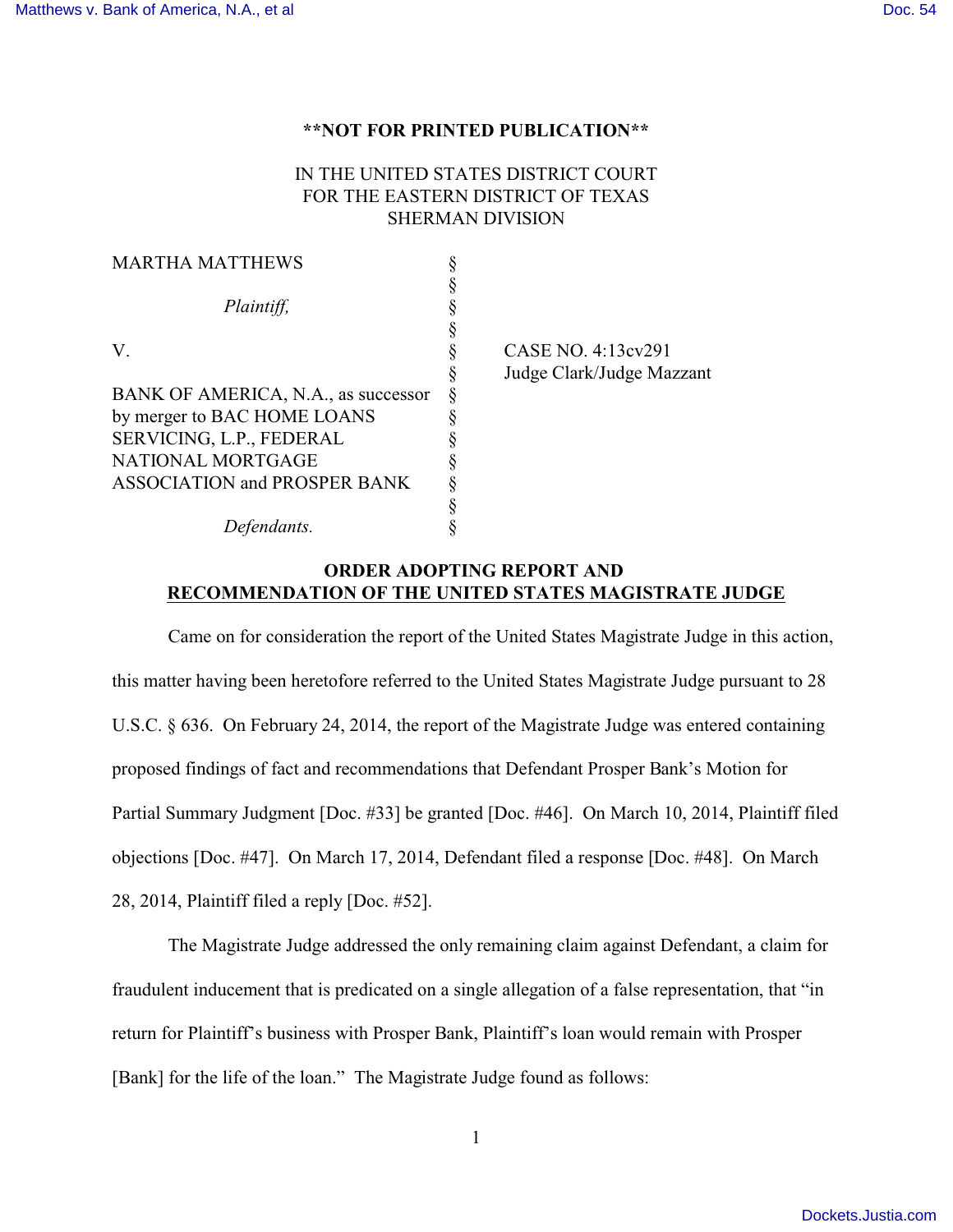Accepting that the alleged representations were made to Plaintiff does not alter the fact that Plaintiff signed documents that expressly stated that the Note could be sold. Plaintiff is responsible for having read these documents and cannot avoid the explicit written agreement. Plaintiff had an obligation to review the paperwork she was signing and having such knowledge she cannot use alleged oral promises to contradict what is contained in the written documents. It would be no different had Prosper Bank informed her that she would have a loan at a certain interest rate, yet she signed a Note that had a different rate. Plaintiff must accept some responsibility for her reviewing the documents she signed. It is undisputed that the alleged oral agreement that Plaintiff's loan would always remain with Prosper Bank was not memorialized in the Note and/or the Deed of Trust; therefore, the Court finds that Plaintiff's claim for fraudulent inducement is barred by the statute of frauds.

The Magistrate Judge concluded that "[i]t is true that the Note has no such restriction [allowing transfer], and what is even more clear is the Deed of Trust expressly allowed for the sale of the Note without notice to Plaintiff. Plaintiff cannot escape that she should be aware of the contents of the Deed of Trust, which defeats any claim for fraudulent inducement." The Magistrate Judge concluded that Defendant's motion should be granted and Plaintiff's case against this Defendant be dismissed with prejudice.

Plaintiff objects, asserting that the statute of frauds does not bar Plaintiff's claim because there is a material fact issue, citing the court to *Thompson v. Chrysler First Bus. Credit Corp.*, 840 S.W.2d 25, 33 (Tex. App.--Dallas 1992, no writ). Plaintiff continues to argue that she was fraudulently induced into entering into the written contract based upon the representation that the loan would stay in house with Defendant and not be sold.

Plaintiff merely reiterates the same argument advanced in opposition to the motion and fails to specifically object to the Magistrate Judge's findings. Plaintiff fails to address the finding with regard to section 26.02 of the Texas Business and Commerce Code, which specifically addresses loan agreements in excess of \$50,000. It is clear that section 26.02 applies to the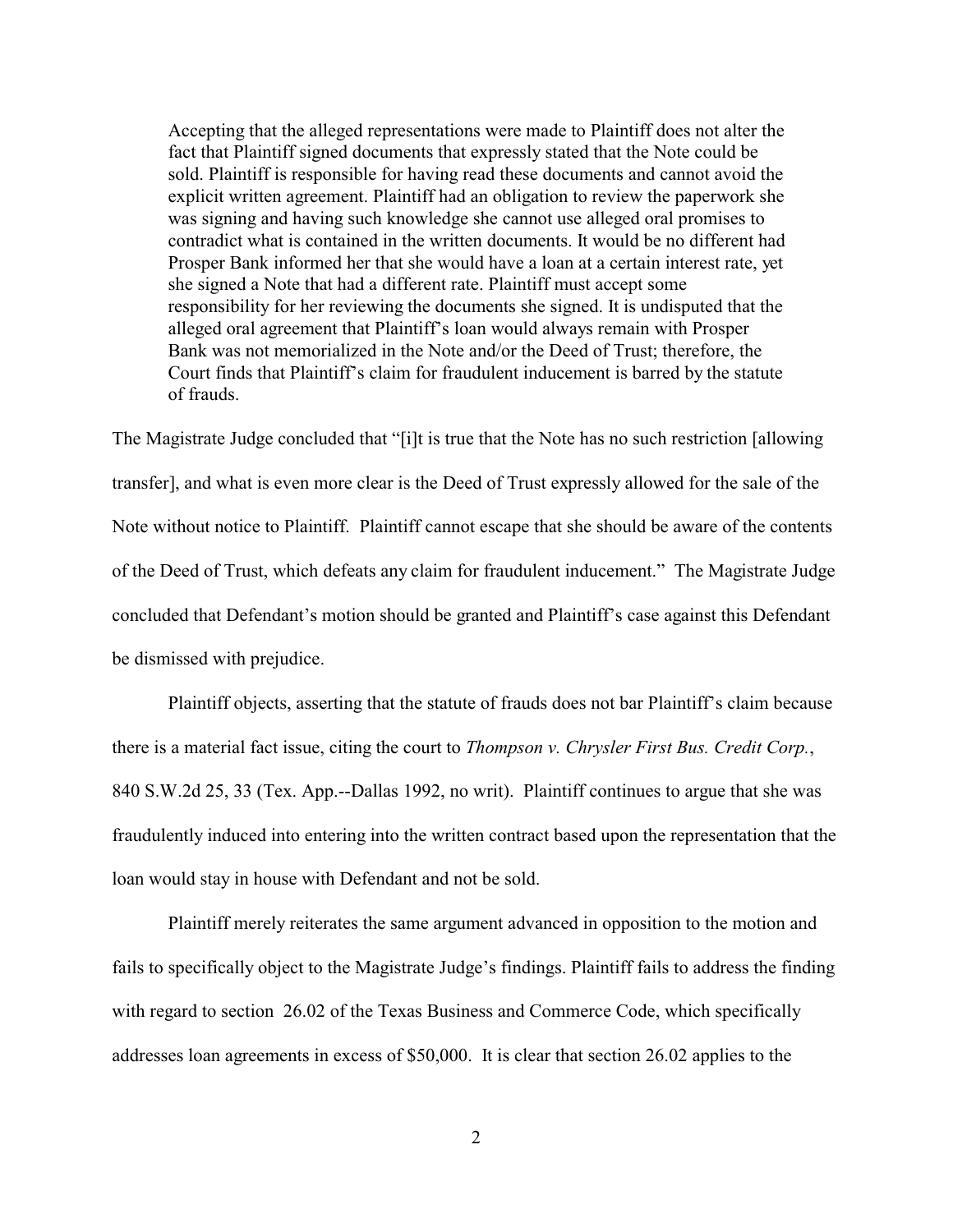underlying loan transaction at issue in this action.

Plaintiff's reliance upon *Thompson* is misplaced. *Thompson* found that "[a]bsent pleading and proof of ambiguity, fraud, accident, or mistake, a written agreement presumes that all prior agreements of the parties relating to the transaction have been merged into the written instrument. Its provisions will be enforced as written and cannot be added to, varied, or contradicted by parol testimony." *Thompson*, 840 S.W.2d at 33. *Thompson* also explained that "parol evidence is admissible to reform a written instrument if there are allegations of mutual mistake or of unilateral mistake accompanied by fraud, trickery, or other inequitable conduct." *Id.* at 33-34. In this case there is no proof that Plaintiff was tricked into entering the loan. However, what is clear is that Plaintiff signed a Deed of Trust that expressly acknowledged that her loan could be sold by Defendant. Plaintiff fails to address the Magistrate Judge's finding that a party is not justified in relying on an oral representation that is directly contradicted by the express, unambiguous terms of a written agreement. Plaintiff's summary judgment evidence does not raise a material fact question that would allow her to escape the documents she signed.

Plaintiff also objects that she had no prior knowledge of the contents of the Deed of Trust. Plaintiff argues that whether Plaintiff read the entirety of the Deed of Trust is irrelevant because she relied upon the representation of Defendant's representative. The Magistrate Judge found that Plaintiff acknowledged that Defendant would not be servicing the loan and the servicing rights would be transferred when Plaintiff signed the Servicing Disclosure Statement. The Magistrate Judge suggested that any damage being sought by Plaintiff would necessarily flow from the transfer of the servicing of the loan and not the actual transfer of the Note. Nonetheless, Plaintiff cannot escape that she signed a Note that contained no restriction on the